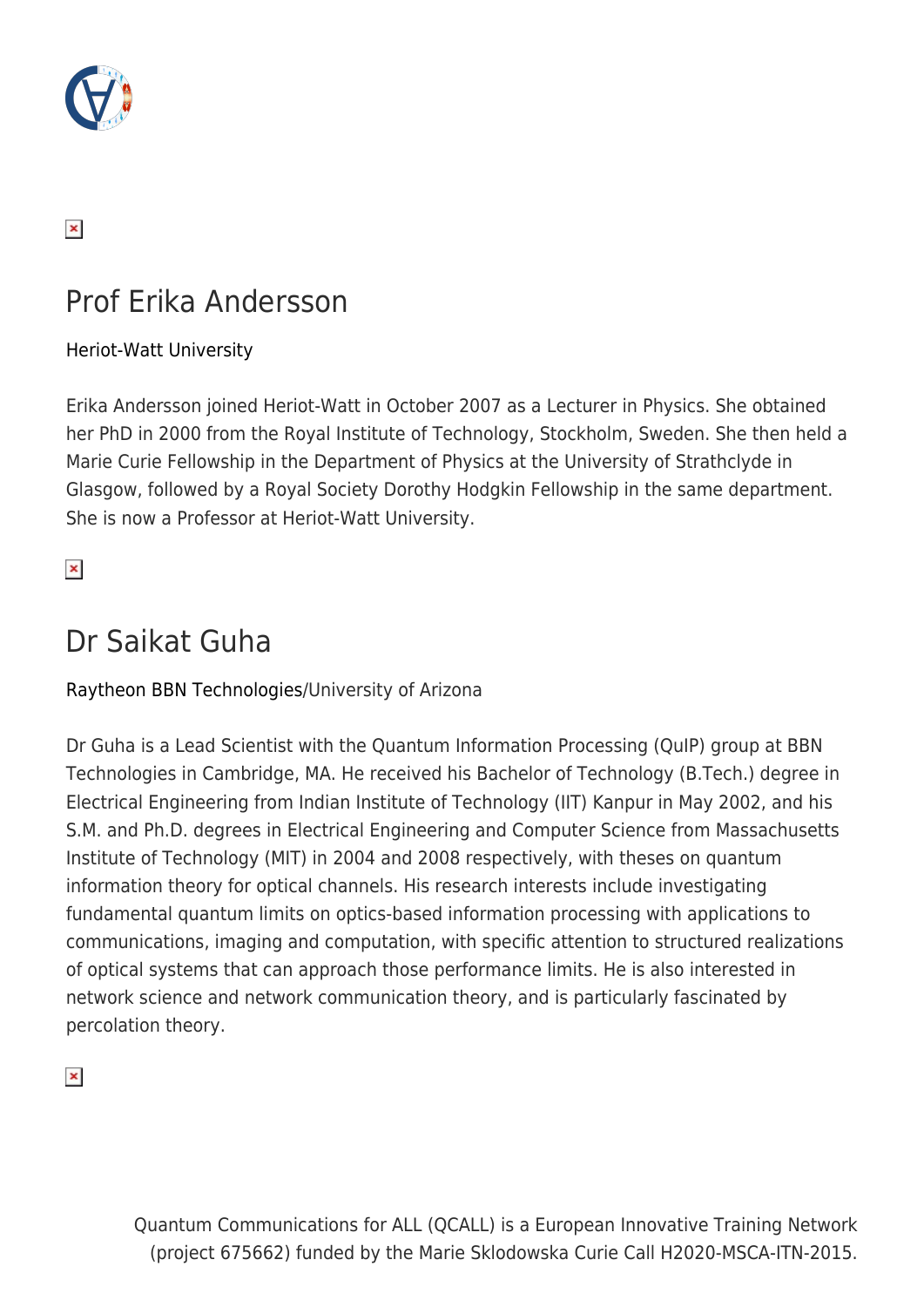

# Prof. Thomas Jennewein

#### [Institute for Quantum Computing, University of Waterloo](https://uwaterloo.ca/institute-for-quantum-computing/)

Thomas Jennewein completed his PhD thesis in 2002 at the University of Vienna, focusing on Quantum Communication and Teleportation Experiments with Entangled Photon Pairs.

In March 2009 Thomas joined the University of Waterloo as an Associate Professor with the Physics Department and became a member of the Institute for Quantum Computing (IQC).

 $\pmb{\times}$ 

## Dr Anthony Leverrier

[INRIA Rocquencourt](https://www.inria.fr/en/centre/paris/)

Dr Leverrier is a researcher in quantum information theory at INRIA Rocquencourt in the team SECRET.

He obtained a PhD from Telecom ParisTech in 2009 under the direction of Gilles Zémor and Philippe Grangier. He did a postdoc at ICFO in the group of Antonio Acín in 2010-2011 and spent one year at ETH Zürich in the group of Renato Renner.

 $\pmb{\times}$ 

### Prof. Norbert Lütkenhaus

#### [Institute for Quantum Computing, University of Waterloo](https://uwaterloo.ca/institute-for-quantum-computing/)

Norbert Lütkenhaus studied at the Rheinisch-Westfälische Technische Hochschule Aachen (RWTH Aachen) and the Ludwig Maximilian University (LMU) of Munich, from which he graduated with a thesis in general relativity.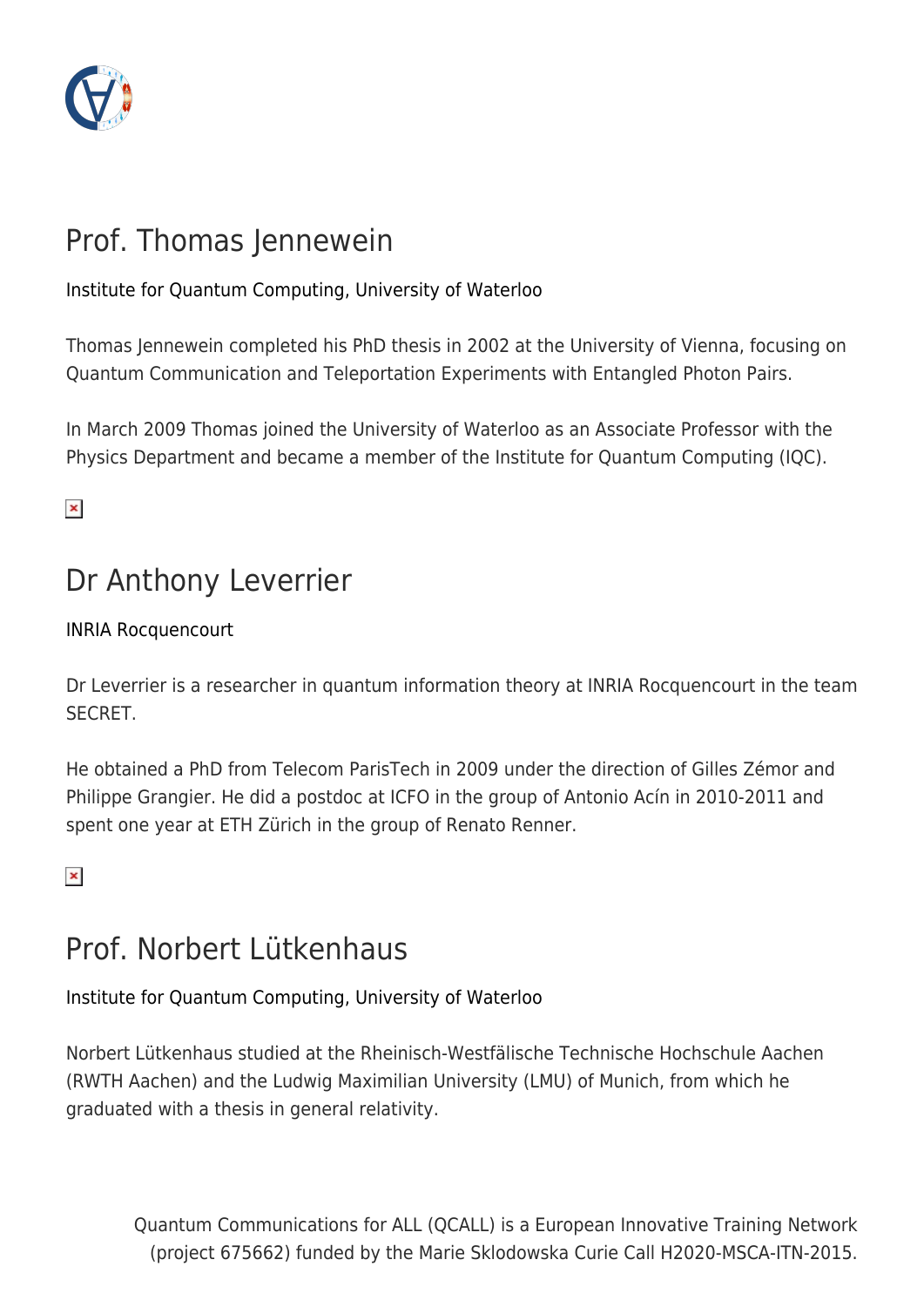

Returning to academia in 2001, he built up and lead an Emmy-Noether Research Group at the University of Erlangen-Nürnberg, during which time he did his habiliation (2004).

Currently he is a Professor at the Institute for Quantum Computing (IQC) and in the Physics department at the University of Waterloo and runs the Optical Quantum Communication Theory Group

 $\pmb{\times}$ 

### Dr Vadim Makarov

[Institute for Quantum Computing, University of Waterloo](https://uwaterloo.ca/institute-for-quantum-computing/)

Vadim Makarov is a Research Assistant Professor at IQC running the Quantum Hacking Lab in Waterloo, Canada.

 $\pmb{\times}$ 

## Prof. Vicente Martin

[Universidad Politécnica de Madrid](http://www.upm.es/internacional/)

Ph.D. in physics from the Universidad Autonoma de Madrid, Spain, in 1995. He is professor at the Universidad Politécnica de Madrid. Founding member of the Specialized Group in Quantum Information and Computing of the Spanish Royal Society of Physics and of the Quantum Industry Specification Group, European Telecommunications Standards Institute. He is currently promoting the UPM Research Center for Computational Simulations. Previously he was Director at the Madrid Supercomputing and Visualization Center.

 $\pmb{\times}$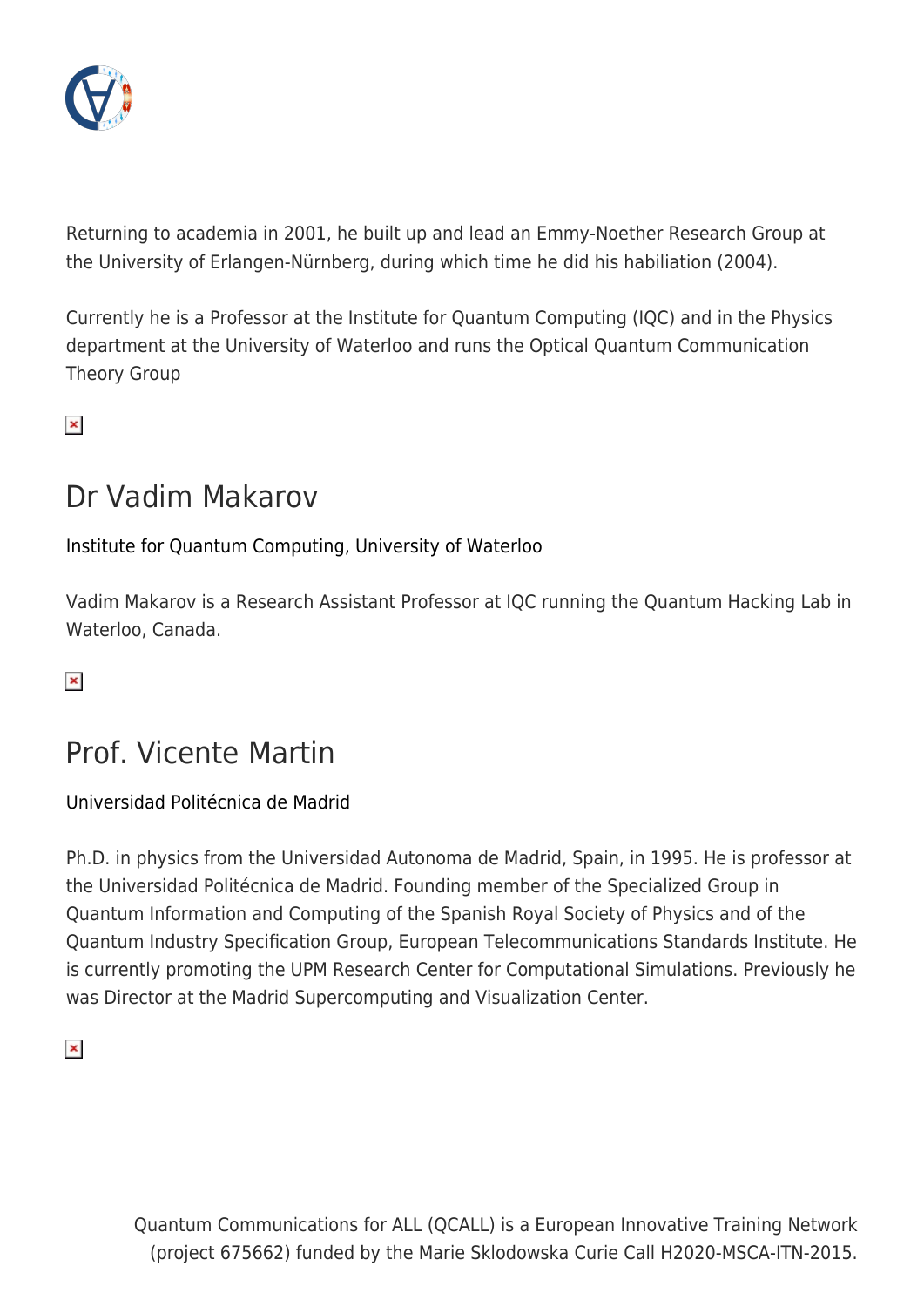

## Dr William Munro

#### [Nippon Telegraph and Telephone Corporation \(NTT, Japan\)](http://www.ntt.co.jp/index_e.html)

Dr Bill Munro graduated in 1989 with a BSc in Chemistry and Physics (Waikato, New Zealand), followed by an MSc in Physics (Waikato) in 1991 and a DpPhil in Quantum Optics (Waikato) in 1994. He moved to the computer industry in early 1995 where he worked on various projects. In July 1997 he accepted an Australian Research Council Fellowship at the Department of Physics in the University of Queensland, Australia. During this fellowship he investigated multiparticle tests of quantum mechanics and developed an interest in entanglement, methods to characterize it and its practical use in QIP. In 2000 he became a senior researcher in the Australian Special Centre for Quantum Information Processing). In November 2000 Bill joined HP Labs as a research scientist and was instrumental in HP's development of quantum enabled technologies. In early 2010 he moved to Japan and joined NTT BRL as a research specialist. This was followed in 2014 by being promoted to senior research scientist and became BRL's first foreign group leader. He currently runs the theoretical quantum physics research group.

 $\pmb{\times}$ 

### Prof Gerhard Rempe

[Max-Planck-Institut für Quantenoptik](http://www.mpq.mpg.de/quantumdynamics)

Gerhard Rempe (born April 22, 1956 in Bottrop/Westphalia) is a German physicist, Director at the Max Planck Institute of Quantum Optics and Honorary Professor at the Technical University of Munich. He has performed pioneering experiments in atomic and molecular physics, quantum optics and quantum information processing.

 $\pmb{\times}$